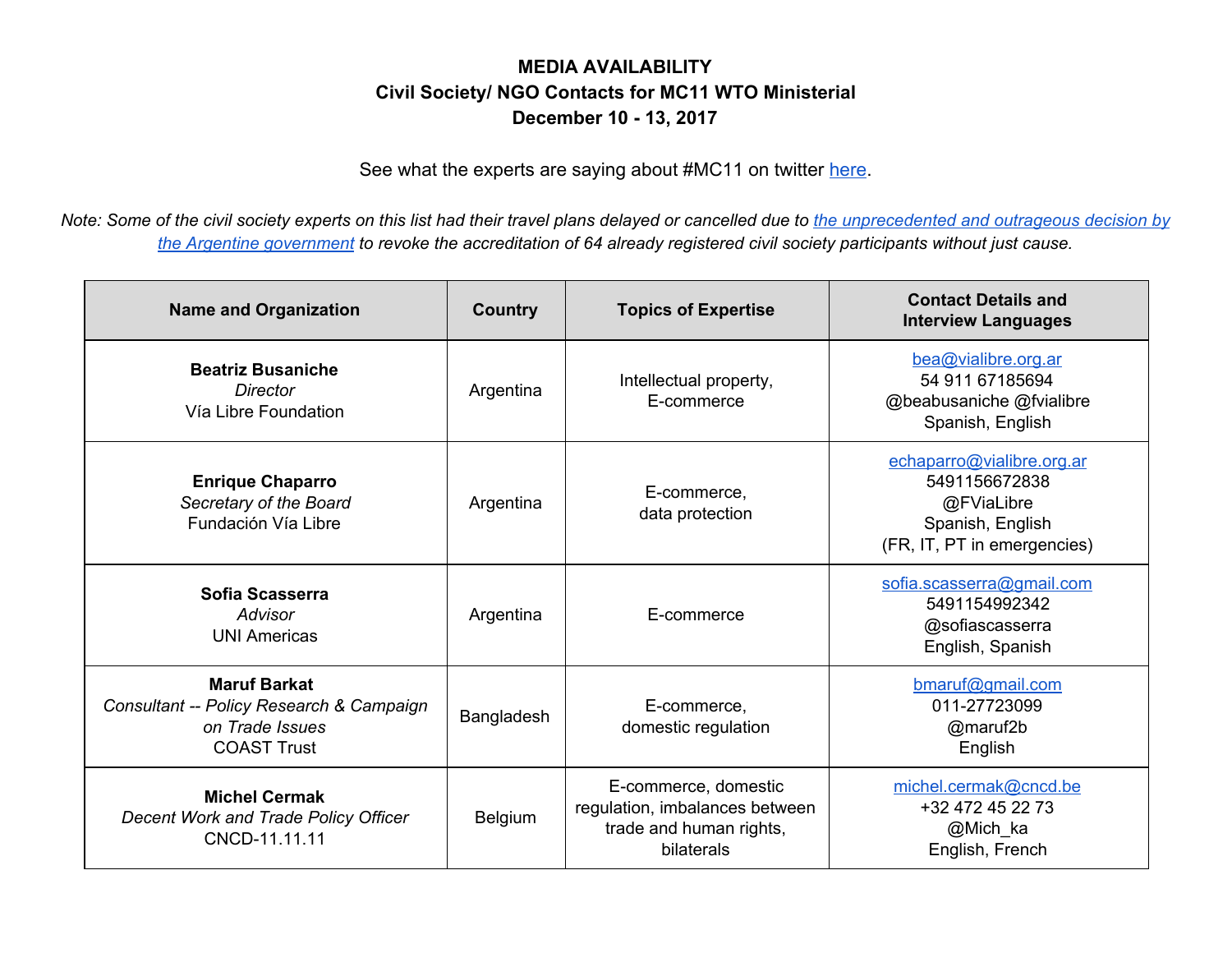| <b>Lucile Falgueyrac</b><br><b>Network Coordinator</b><br>Seattle to Brussels (S2B) Network                                                                                     | Belgium                 | European trade movements,<br>European trade and investment<br>policy                        | lucile@S2Bnetwork.org<br>@S2brussels<br>English, French                                 |
|---------------------------------------------------------------------------------------------------------------------------------------------------------------------------------|-------------------------|---------------------------------------------------------------------------------------------|-----------------------------------------------------------------------------------------|
| <b>Pablo Viollier</b><br><b>Public Policy Analyst</b><br><b>Derechos Digitales</b>                                                                                              | Chile /<br><b>LATAM</b> | E-commerce                                                                                  | pablo@derechosdigitales.org<br>569 88285489<br>@pabloviollier<br>Spanish, English       |
| <b>Ernst-Christoph Stolper</b><br>Vice President / Member of Executive<br>Committee<br>Friends of the Earth Germany                                                             | Germany                 | German and European trade<br>policy, environmental issues, IT,<br>data protection           | ec.stolper@t-online.de<br>+49-172-2903751<br>German, English                            |
| <b>Sylvester Bagooro</b><br>Programme Officer, Political Economy<br><b>Third World Network-Africa</b>                                                                           | Ghana                   | Africa's Issues and the MC11                                                                | sbagooro@twnafrica.org<br>233505532724<br>@SBagooro<br>English                          |
| <b>Christina Colclough</b><br>Director of Digitalisation and Trade,<br><b>UNI Global Union</b>                                                                                  | Global                  | E-commerce                                                                                  | christina.colclough@uniglobalunion.org<br>@cjcolclough @uniglobalunion<br>English       |
| <b>Yorgos Altintzís</b><br><b>Economic and Social Policy Officer,</b><br>International Trade Union Confederation<br>(ITUC)                                                      | Greece                  | Global trade unions,<br>e-commerce, labour,<br>investment facilitation                      | georgios.altintzis@ituc-csi.org<br>@TUDCN RSCD<br>English                               |
|                                                                                                                                                                                 |                         |                                                                                             |                                                                                         |
| <b>Renata Avila</b><br><b>Independent Consultant</b><br>IP + Human Rights Lawyer, Independent but<br>providing consultant services to different<br>digital rights organisations | Guatemala               | Digital trade, e-commerce, AI,<br>IP, digital colonialism, emerging<br>digital inequalities | renata.avila.pinto@gmail.com<br>00 54 911 3888 3067<br>@avilarenata<br>Spanish, English |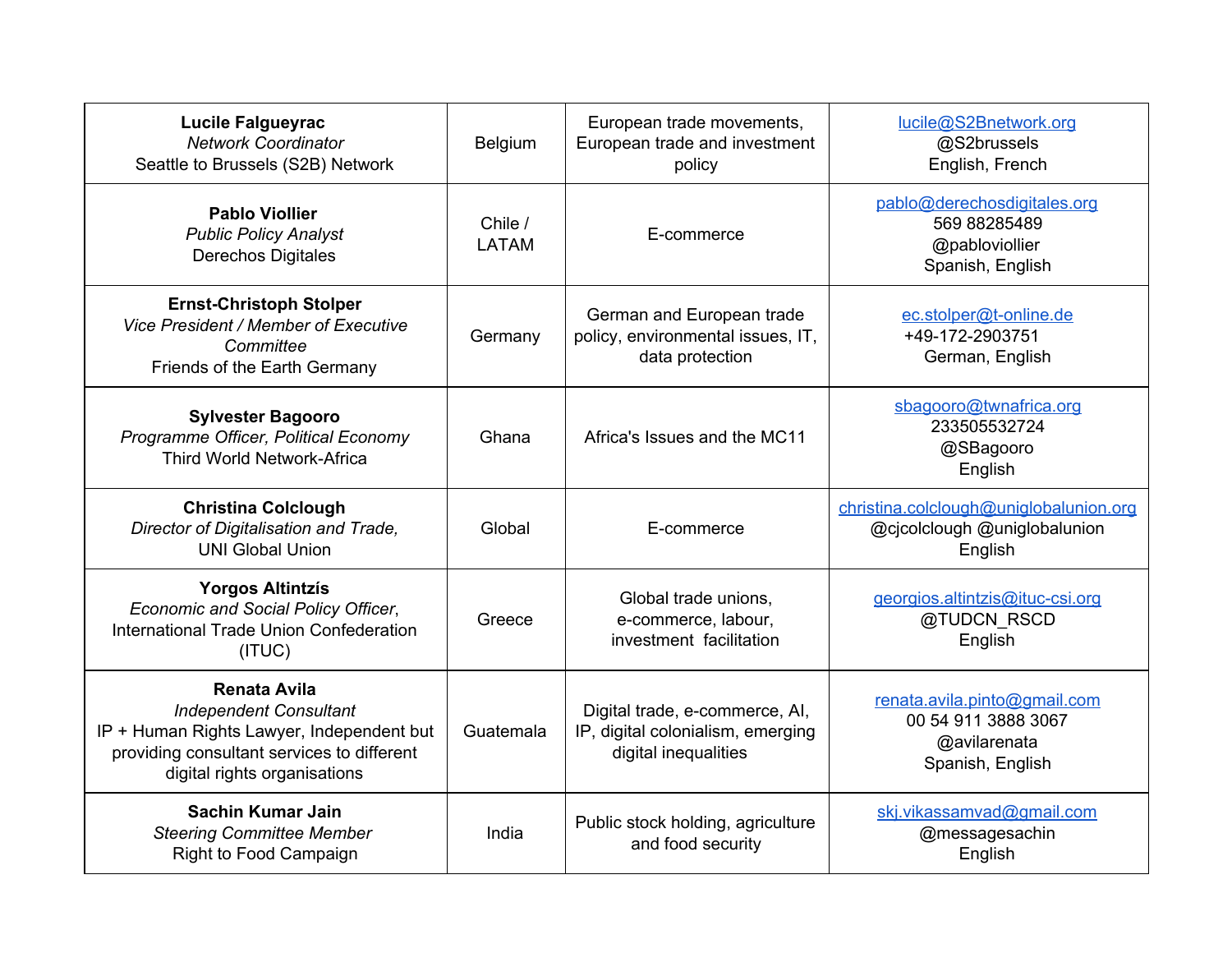| <b>Parminder Jeet Singh</b><br><b>Executive Director</b><br>IT for Change                                                                    | India       | E-commerce                                                                                            | parminder@itforchange.net<br>00 919845949445<br>@ItforChange<br>English |
|----------------------------------------------------------------------------------------------------------------------------------------------|-------------|-------------------------------------------------------------------------------------------------------|-------------------------------------------------------------------------|
| Ranja Sangupta<br>Senior Researcher<br><b>Third World Network</b>                                                                            | India       | Agriculture                                                                                           | ranja.sengupta1@gmail.com<br>91 9811368168<br>@ItforChange<br>English   |
| <b>Giacomo Barbieri</b><br>Senior Officer International Department<br>CGIL (representing ETUC as expert in the<br>EU delegation to the MC11) | Italy       | Labour rights, employment,<br>decent work                                                             | g.barbieri@cgil.it<br>393356324269<br>English, Italian, French, Spanish |
| <b>Nabil Abdo</b><br>Senior Researcher<br>Third World Network, Nepal                                                                         | Lebanon     | Labour, informal economy,<br>tax justice                                                              | nabil.abdo@annd.org<br>96170088203<br>Arabic, English, French           |
| Prerna Mingma Bomzan<br>Senior Researcher<br>Third World Network, Nepal                                                                      | Nepal       | LDC-specific issues                                                                                   | prernazan@gmail.com<br>English                                          |
| <b>Jane Kelsey</b><br>Law Professor<br>University of Auckland                                                                                | New Zealand | Domestic regulation,<br>e-commerce, investment, WTO<br>vs mega-regional agreements<br>(TiSA/TPP/RCEP) | j.kelsey@auckland.ac.nz<br>00 64 21 765 055<br>English                  |
| <b>Rolv Rynning Hanssen</b><br><b>Trade Union Adviser</b><br>Fagforbundet Municipal Union                                                    | Norway      | E-commerce, TISA, domestic<br>regulation                                                              | rrh@fagforbundet.no<br>004799376726<br>English                          |
| <b>NWIABU, Legborsi Nuka</b><br>Head of Legal, Policy & Advocacy<br>National Association of Nigerian Traders                                 | Nigeria     | E-commerce, African issues,<br>services, trade facilitation                                           | legborsilyon@gmail.com<br>2348033121140<br>@legborsinwiabu<br>English   |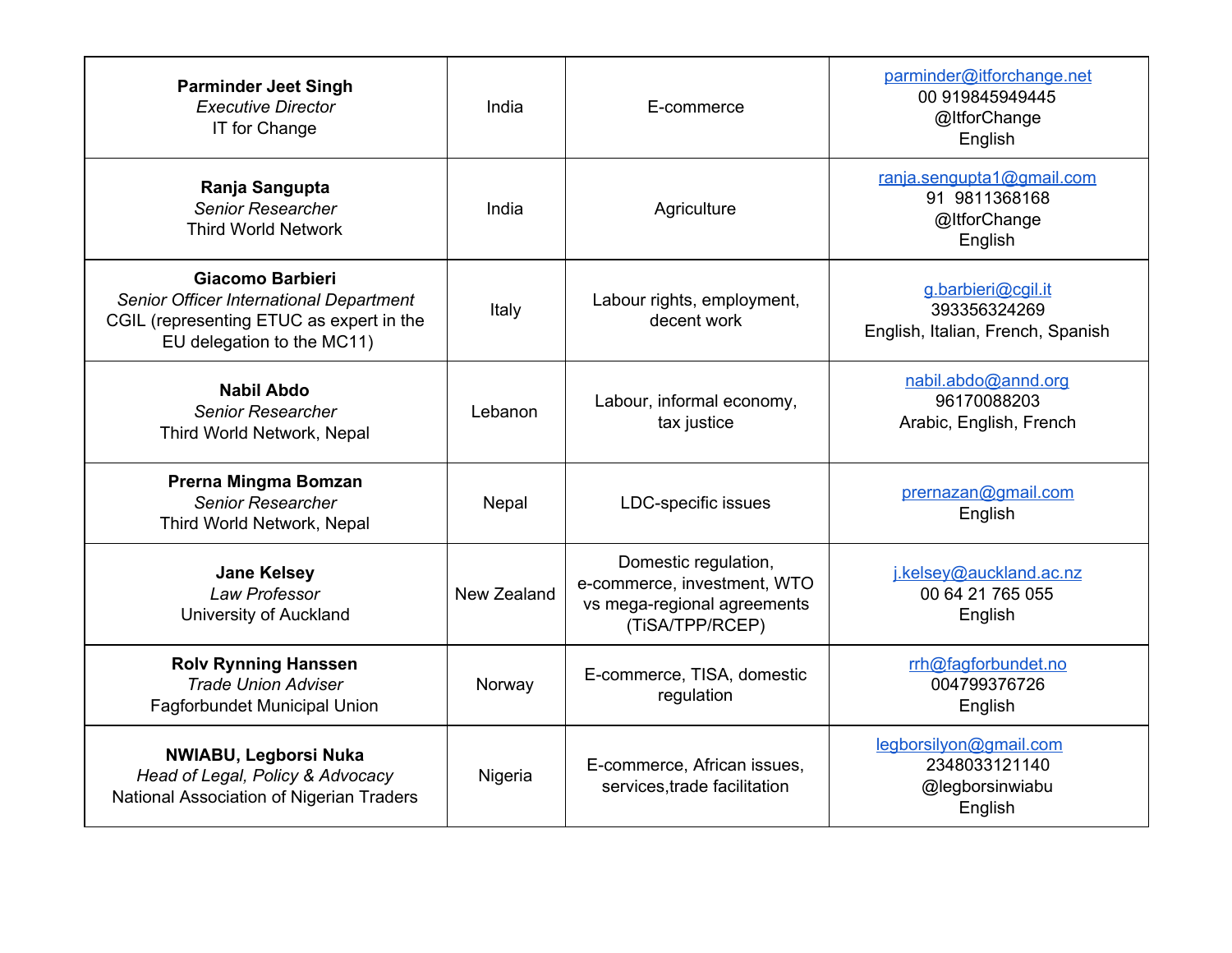| <b>Adam Wolfenden</b><br>Campaigner<br>Pacific Network on Globalisation                             | Pacific<br>Islands | <b>Fisheries subsidies</b>                                                        | campaigner@pang.org.fi<br>@tabupacerplus @pangmedia<br>English        |
|-----------------------------------------------------------------------------------------------------|--------------------|-----------------------------------------------------------------------------------|-----------------------------------------------------------------------|
| <b>Syed Naeemm Ather Abbas</b><br><b>Executive Director</b><br><b>NOOR PAKISTAN</b>                 | Pakistan           | Agriculture , food security,<br>economic human rights                             | naeembukhari@yahoo.com<br>923455131371<br>@syednaeembukhar<br>English |
| Lei Covero<br>Program Officer<br><b>IBON International</b>                                          | Philippines        | Asia trade issues, people's<br>resistance                                         | lcovero@iboninternational.org<br>@LeiCovero<br>English                |
| <b>Marjorie Pamintuan</b><br><b>Secretary General</b><br>Asia Pacific Research Network              | Philippines        | Asia Pacific trade issues,<br>ASEAN, trade and militarism                         | mpamintuan@aprnet.org<br>@AP_rnet<br>English                          |
| <b>Tony Salvador</b><br>Labour Lawyer<br><b>SENTRO Labour Union</b>                                 | Philippines        | Trade and labour rights                                                           | deleontony62@gmail.com<br>+639178065904<br>English, Spanish           |
| <b>Ronald Cameron</b><br>Coordination,<br>Réseau québécois sur l'intégration<br>continentale (RQIC) | Quebec             | Hemispheric integration                                                           | ronald.cameron.rc@gmail.com<br>@RQICcoalition<br>French, English      |
| <b>Malcolm Damon</b><br><b>Executive Director</b><br>Economic Justice Netwrko                       | South Africa       | Agriculture, e-commerce<br>African issues                                         | mpd@ein.org.za<br>@malcolm ejn<br>English                             |
| <b>Kiiza Africa</b><br>Program Officer<br><b>SEATINI</b>                                            | Uganda             | E-Commerce, Investment<br>Facilitation, Agriculture, general<br>LDCs issues, EPAs | africakiiza@gmail.com<br>@africakiiza<br>English, French              |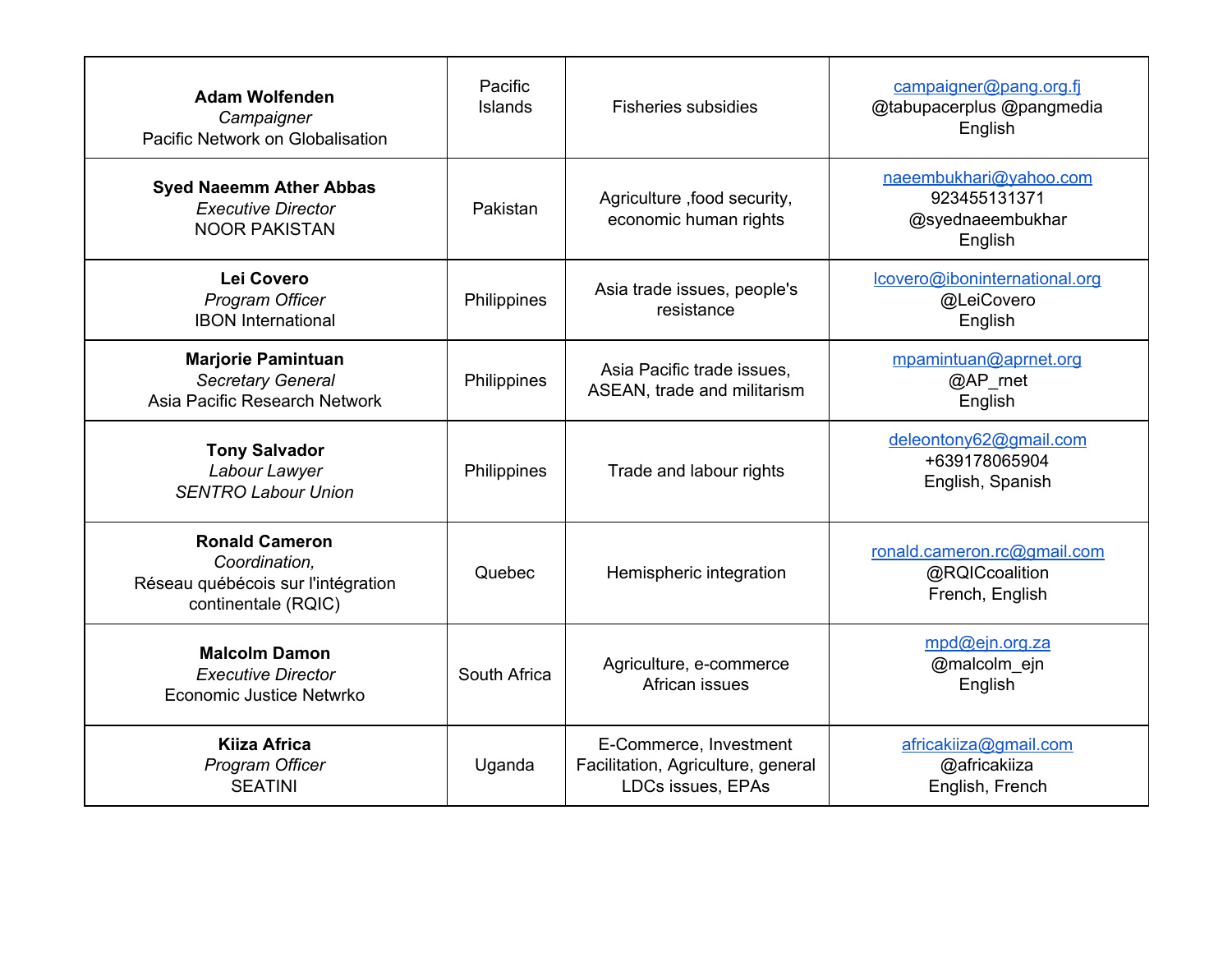| <b>Bukenya Joseph</b><br>Program Officer, Agricultural Trade<br>Southern and Eastern Africa Trade<br>Information and Negotiations Institute<br>(SEATINI)   | Uganda     | Trade, investment, e-commerce                                     | jbukenya@seatiniuganda.org<br>256773384052<br>@jbukenya82 @SEATINIUGANDA<br>English |
|------------------------------------------------------------------------------------------------------------------------------------------------------------|------------|-------------------------------------------------------------------|-------------------------------------------------------------------------------------|
| <b>Nick Dearden</b><br><b>Director</b><br><b>Global Justice Now</b>                                                                                        | <b>UK</b>  | Being barred from the WTO                                         | nick.dearden@globaljustice.org.uk<br>447932335464<br>@nickdearden75<br>English      |
| <b>Mark Dearn</b><br>Senior Campaigner<br>War on Want                                                                                                      | <b>UK</b>  | EU/UK trade policy, investment,<br>North-South political economy. | dearn@waronwant.org<br>447804289680<br>@mark_dearn @WaronWant<br>English            |
| <b>Asad Rehman</b><br><b>Executive Director</b><br>War on Want                                                                                             | <b>UK</b>  | Environment, climate, EU trade                                    | arehman@waronwant.org<br>447956210332<br>@chilledasad100<br>English                 |
| <b>Alberto Villarreal</b><br><b>Regional Trade Coordinator</b><br>REDES / Friends of the Earth Latin America                                               | Uruguay    | Environment, services,<br>investment                              | comercioredes@gmail.com<br>@FOEint<br>Spanish, English                              |
| <b>Roberto Bissio</b><br>Coordinator<br>Social Watch                                                                                                       | Uruguay    | Investment, e-commerce                                            | rbissio@item.org.uy<br>598 99 260 105<br>Spanish, English, Portuguese               |
| <b>Deborah James</b><br><b>Director of International Programs</b><br>Our World Is Not For Sale (OWINFS) and the<br>Center for Economic and Policy Research | <b>USA</b> | WTO negotiations,<br>civil society resistance                     | djames@cepr.net<br>1.202.441.6917<br>@owinfs<br>English, español                    |
| <b>Burcu Kilic</b><br><b>Research and Policy Director</b><br><b>Public Citizen</b>                                                                         | <b>USA</b> | E-commerce,<br>intellectual Property                              | bkilic@citizen.org<br>@burcuno<br>English                                           |